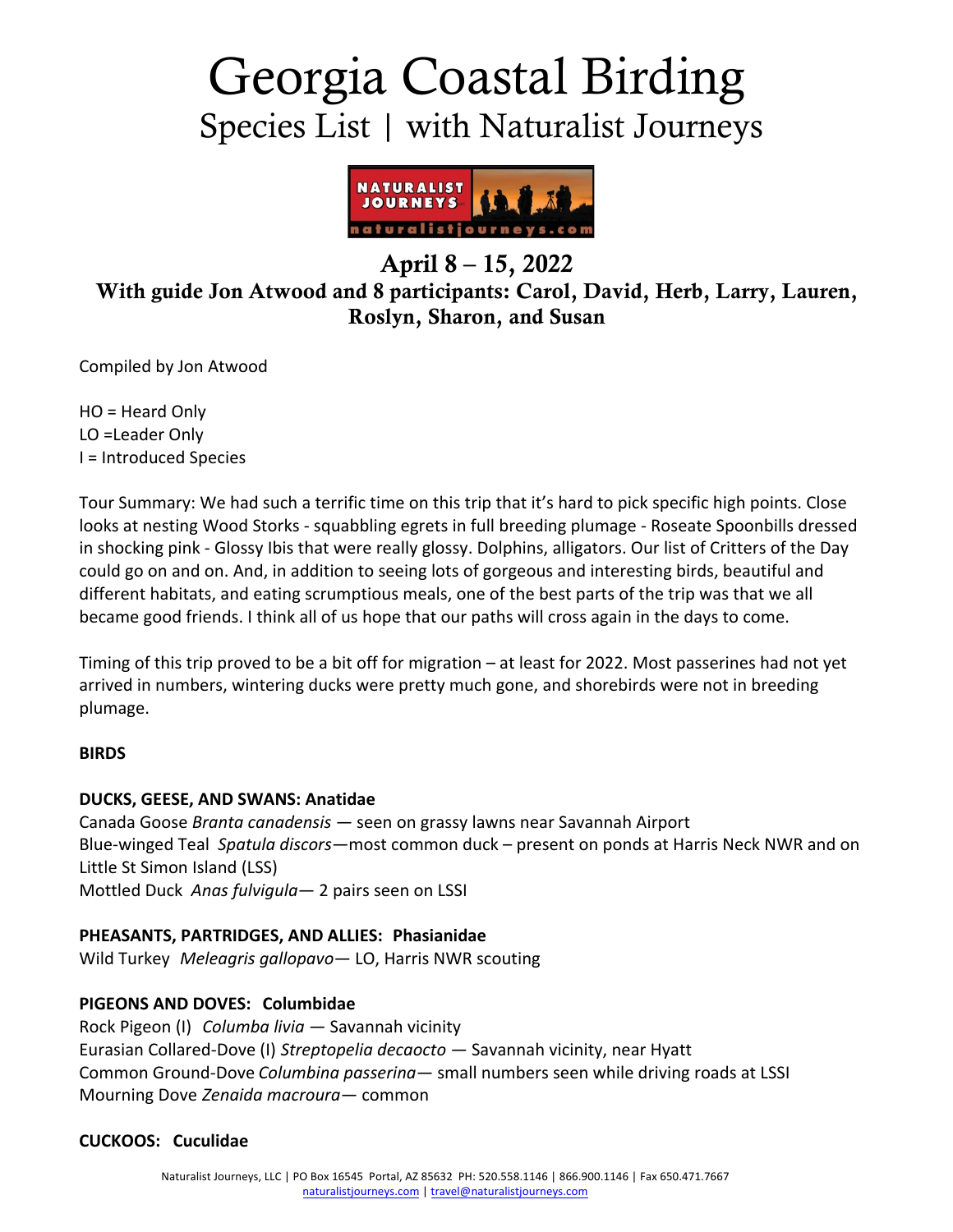Yellow-billed Cuckoo *Coccyzus americanus—* LO, flyby while driving roads on LSSI

## **NIGHTJARS: Caprimulgidae**

Chuck-will's-widow *Antrostomus carolinensis* – HO, near garden on LSSI

## **SWIFTS Apodidae**

Chimney Swift *Chaetura pelagica—* small numbers mixed in flocks of Tree and Barn swallows over various saltmarsh areas, also seen in downtown Savannah

## **HUMMINGBIRDSTrochilidae**

Ruby-throated Hummingbird A*rchilochus colubris —* LSSI feeders, small numbers

## **RAILS, COOTS, AND ALLIES Rallidae**

Clapper Rail *Rallus crepitans—* many heard in marshes near LSSI Lodge; a few were successfully seen by most members of the group Common Gallinule *Gallinula galeata—* Harris NWR and LSSI. Some in family groups with half-grown juveniles American Coot *Fulica americana —* LSSI, group of about 20

## **STILTS AND AVOCETS Recurvirostridae**

Black-necked Stilt *Himantopus mexicanus—* approx. 20 seen at Harris Neck NWR and LSSI American Avocet *Recurvirostra americana—*2 on LSSI

## **OYSTERCATCHERS Haematopodidae**

American Oystercatcher *Haematopus palliatus—* Gould's Inlet and beach on LSSI, about 10 birds total. Additional birds seen at distance while on Dolphin Boat cruise off of Savannah

## **PLOVERS AND LAPWINGS: Charadriidae**

Black-bellied Plover *Pluvialis squatarola —* moderate numbers at Gould's Inlet and on LSSI. Most still in non-breeding plumage Wilson's Plover *Charadrius wilsonia—* 2 individuals on beach at LSSI Semipalmated Plover *Charadrius semipalmatus—* small numbers at Gould's Inlet Piping Plover*Charadrius melodus—* 2 individuals on beach at LSSI, including 1 bird banded Killdeer *Charadrius vociferus—* LSSI, small numbers

## **SANDPIPERS AND ALLIES: Scolopacidae**

Whimbrel*Numenius phaeopus—* LSSI, small numbers

Marbled Godwit *Limosa fedoa—*Gould's Inlet, Additional birds seen at distance while on Dolphin Boat cruise off of Savannah

Ruddy Turnstone *Arenaria interpres—* a couple of birds on beach at LSSI, maybe 20 seen at distance while on Dolphin Boat cruise off of Savannah

Red Knot *Calidris canutus—* 1 individual, non-breeding plumage, at Gould's Inlet

Stilt Sandpiper*Calidris himantopus—* small numbers (<10) at LSSI; all in non-breeding plumage Sanderling *Calidris alba*— approx. 20 seen on beaches at Gould's Inlet and LSSI; all in non-breeding plumage

Dunlin *Calidris alpina—* small numbers (<10) on LSSI; all in non-breeding plumage Least Sandpiper *Calidris minutilla—*dominant peep at Gould's Inlet and LSSI, probably 200 individuals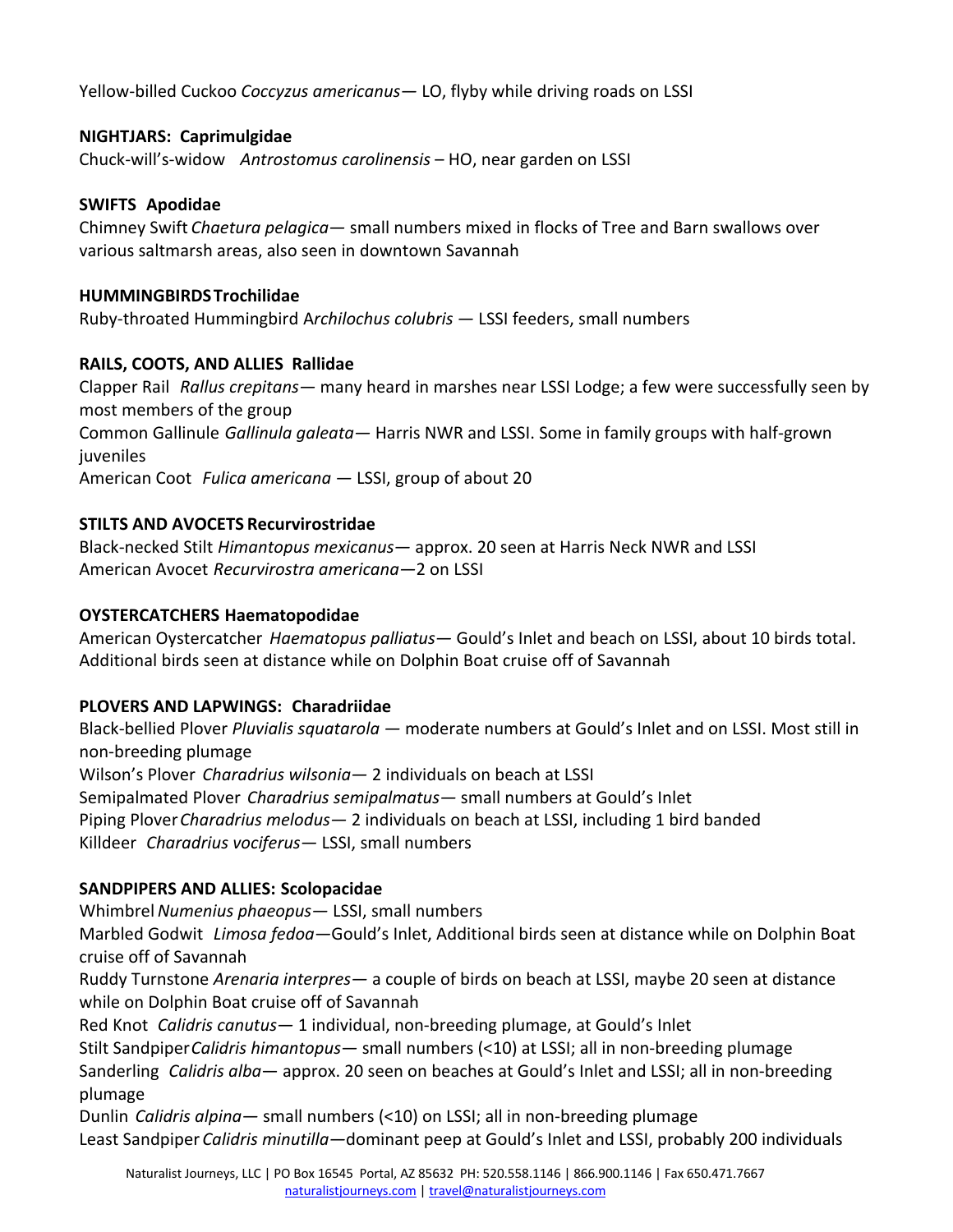Semipalmated Sandpiper*Calidris pusilla—*about 30 birds at LSSI

Short-billed Dowitcher *Limnodromus griseus—*approximately 50 at LSSI, smaller numbers at Gould's Inlet

Spotted Sandpiper *Actitis macularius—* a couple of birds seen flying across channel at LSSI, 1 bird at Gould's Inlet

Solitary Sandpiper *Tringa solitaria—* 1 at Harris Neck NWR

Greater Yellowlegs *Tringa melanoleuca—* most common mid-sized shorebird, at both Gould's Inlet and LSSI

Willet *Tringa semipalmata—* about 25 total seen, mostly at Gould's Inlet and various locations on LSSI Lesser Yellowlegs *Tringa flavipes—* about 10 total seen, mostly at Gould's Inlet and various locations on LSSI

## **GULLS AND TERNS: Laridae**

Laughing Gull *Leucophaeus atricilla—* common

Ring-billed Gull *Larus delawarensis—* at docks in Savannah, small numbers of immature birds

Herring Gull *Larus argentatus—* 1 seen near Savannah Wharf

Lesser Black-backed Gull *Larus fuscus —* LO -1 3rd-year bird seen briefly at Gould's Inlet

Caspian Tern*Hydroprogne caspia—* LO, beach at LSSI

Forster's Tern *Sterna forsteri—* common

Royal Tern *Thalasseus maximus—* common; 100's of individuals seen at Gould's Inlet and on beach at LSSI

Sandwich Tern *Thalasseus sandvicensis—* 1 individual seen on beach at LSSI

Least Tern *Sternula antillarum* – 1 individual seen over ocean from beach at LSSI

Black Skimmer *Rynchops niger—* common, Gould's Inlet and LSSI

## **STORKS: Ciconiidae**

Wood Stork *Mycteria americana—* common, great looks at LSSI, also at Harris Neck NWR

## **ANHINGAS: Anhingidae**

Anhinga *Anhinga anhinga—* good looks at Harris Neck NWR, also from numerous blinds at LSSI

## **CORMORANTS: Phalacrocoracidae***—*

Double-crested Cormorant *Phalacrocorax auritus—* about 25 individuals at Gould's Inlet

## **PELICANS: Pelecanidae**

American White Pelican *Pelecanus erythrorhynchos—* regularly seen at LSSI, including both feeding groups and birds soaring overhead

Brown Pelican *Pelecanus occidentalis—*flock of about 30 at Gould's Inlet, also seen repeatedly from beach at LSSI

Northern Gannet Morus bassanus about 10 1<sup>st</sup> year birds flying over ocean from beach at LSSI

## **HERONS AND EGRETS: Ardeidae**

Great Blue Heron*Ardea herodias—* Harris Neck NWR; surprisingly, the most uncommon heron on the trip

Great Egret*Ardea alba—* along with the approximately equally-common Snowy Egret, seen regularly at both foraging and nesting sites on LSSI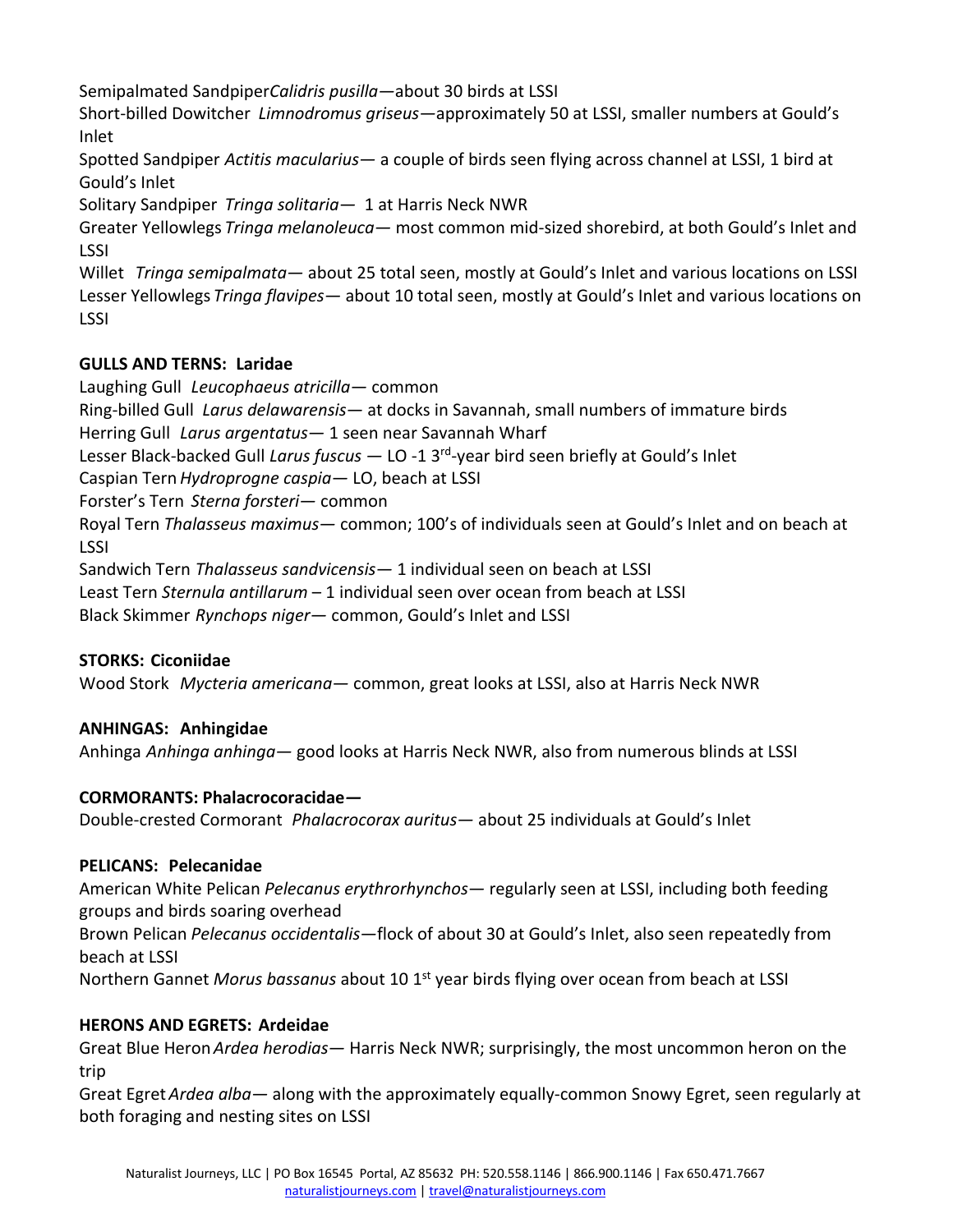Snowy Egret *Egretta thula—* along with the approximately equally-common Common Egret, seen regularly at both foraging and nesting sites on LSSI

Little Blue Heron *Egretta caerulea—* small numbers (ca. 20 individuals) seen on LSSI, Harris Neck NWR, Savannah wharf. About half of these were white first-year birds

Tricolored Heron *Egretta tricolor—* probably about as common as Snowy Egrets, but seen more typically as individuals rather than small groups

Cattle Egret *Bubulcus ibis—* small numbers (<10) at LSSI

Green Heron *Butorides virescens—* individuals, probably about 10 total, seen at LSSI and Harris Neck NWR

Black-crowned Night-Heron*Nycticorax nycticorax—* 2, 1 ad and 1 immature, on LSSI

## **IBIS AND SPOONBILLS: Threskiornithidae**

White Ibis*Eudocimus albus—* seen regularly, usually in small numbers (<10). A single flock at Harris Neck NWR, flyng overhead, was pretty spectacular. A carcass found on LSSI apparently was killed and eaten by a Great Horned Owl (feather nearby)

Glossy Ibis *Plegadis falcinellus—* regularly seen at Harris Neck NWR and at various ponds on LSSI Roseate Spoonbill *Platalea ajaja—* common, and spectacular, on LSSI; 2 individuals at Harris Neck NWR

## **NEW WORLD VULTURES: Cathartidae**

Black Vulture*Coragyps atratus—* abundant – probably more than Turkey Vultures, but both were constantly present Turkey Vulture *Cathartes aura --* abundant – probably fewer than Black Vultures, but both were constantly present

## **OSPREY: Pandionidae**

Osprey*Pandion haliaetus –* several seen near hotel on St Simons Island

## **HAWKS, KITES AND EAGLES: Accipitridae**

Northern Harrier *Circus cyaneus –* a couple of sightings (same bird?) on LSSI Bald Eagle*Haliaeetus leucocephalus* – several seen at various locations on LSSI Red-shouldered HawkButeo lineatus – LO, seen flying across interstate between Savannah and St Marys Red-tailed Hawk *Buteo jamaicensis –* not common, only 2 or 3 individuals seen on entire trip

## **KINGFISHERS: Alcedinidae**

Belted Kingfisher *Megaceryle alcyon* – 1 at Harris Neck NWR

## **WOODPECKERS: Picidae**

Red-headed Woodpecker *Melanerpes erythrocephalus* – 2 staked out birds at LSSI, where species is rare Red-bellied Woodpecker *Melanerpes carolinus –* regularly seen in all forested habitats

Downy Woodpecker*Dryobates pubescens* – small numbers in forested areas on LSSI and St Simons Island

Pileated Woodpecker *Dryocopus pileatus* – heard more than seen, but several individuals seen flying through different forested areas on LSSI

## **FALCONS AND CARACARAS: Falconidae**

Merlin *Falco columbarius* – single individual seen on beach at LSSI, probably chasing shorebirds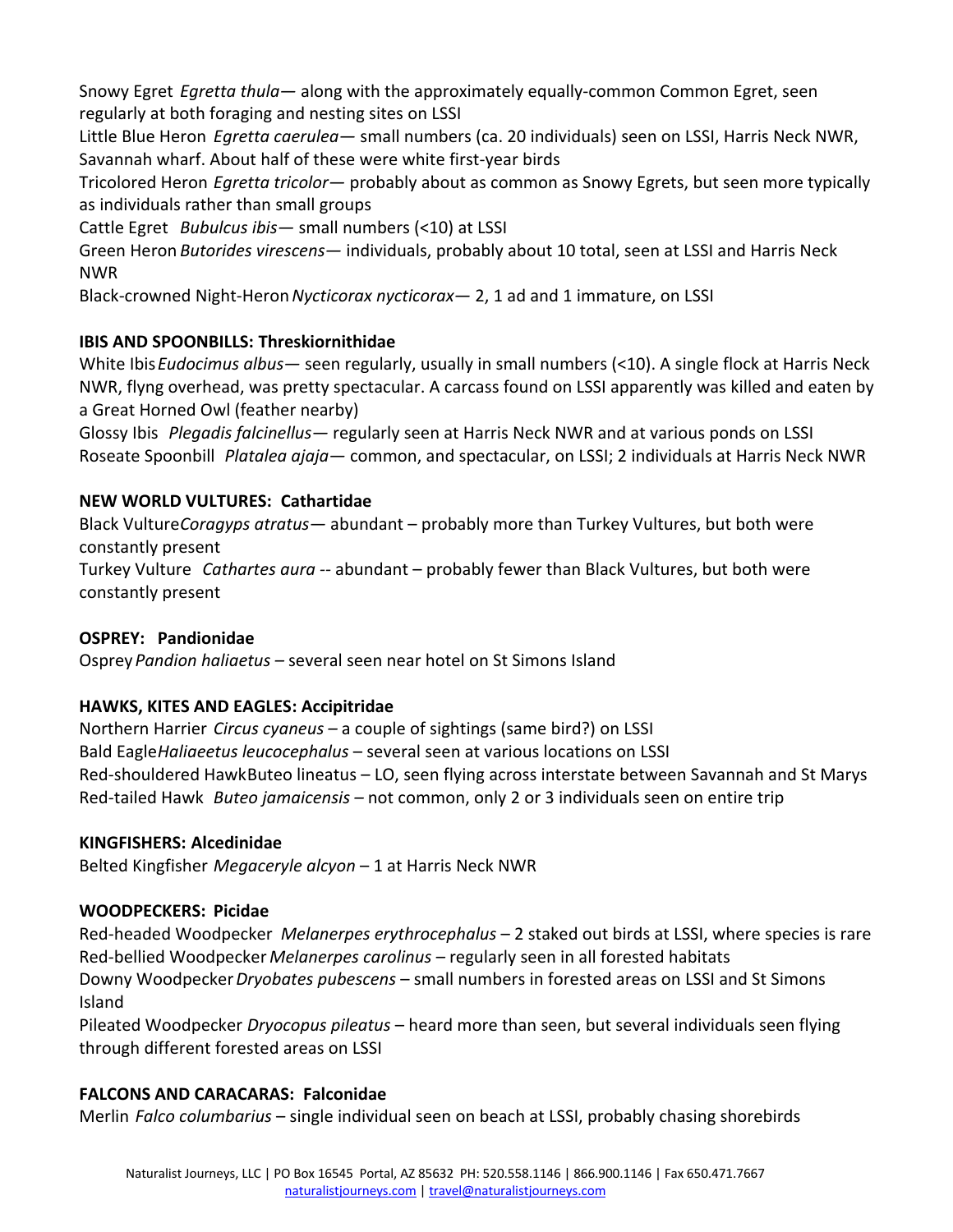#### **TYRANT FLYCATCHERS:Tyrannidae**

Eastern Wood-Pewee *Contopus virens* – Harris Neck NWR; single bird (seen and heard) Great Crested Flycatcher *Myiarchus crinitus* – regularly heard in all wooded areas, and occasionally seen high in canopy

#### **VIREOS: Vireonidae**

White-eyed Vireo*Vireo griseus* – common in all wooded areas, distinctive song a common background sound Blue-headed Vireo *Vireo solitarius* – HO, LSSI Red-eyed Vireo *Vireo olivaceus* – HO, LO, forested area near Savannah NWR

#### **CROWS AND JAYS: Corvidae**

Blue Jay *Cyanocitta cristata –* more common in residential areas than true forest American Crow *Corvus brachyrhynchos –* less common, or at least less commonly identified, than Fish Crows Fish Crow *Corvus ossifragus* – seen daily

#### **TITS AND CHICKADEES: Paridae**

Carolina Chickadee*Poecile carolinensis* – small numbers seen in areas on St Simon Island, as well as on LSSI

Tufted Titmouse *Baeolophus bicolor* -- small numbers seen in areas on St Simon Island, as well as on LSSI

#### **SWALLOWS AND MARTINS: HIRUNDINIDAE**

Tree Swallow *Tachycineta bicolor* – large flocks (several hundred) over saltmarsh on a couple of days Barn Swallow *Hirundo rustica* – mixed in with Tree Swallows over saltmarsh on a couple of days; LSSI

#### **KINGLETS: Regulidae**

Ruby-crowned Kinglet *Regulus calendula* – LSSI, about 5 individuals

#### **GNATCATCHERS: Polioptilidae**

Blue-gray Gnatcatcher *Polioptila caerulea* – good numbers, 15-20 individuals total, seen at Harris Neck NWR and on LSSI

#### **WRENS: Troglodytidae**

Sedge Wren *Cistothorus platensis* – HO, 1 singing bird identified by LSSI lodge naturalist Marsh Wren *Cistothorus palustris* - fairly common in saltmarsh on LSSI, although not particularly responsive to playbacks or spishing Carolina Wren *Thryothorus ludovicianus* – common, seen (or heard) everywhere we birded in woody vegetation

#### **STARLINGS: Sturnidae**

European Starling (I)*Sturnus vulgaris* – Savannah vicinity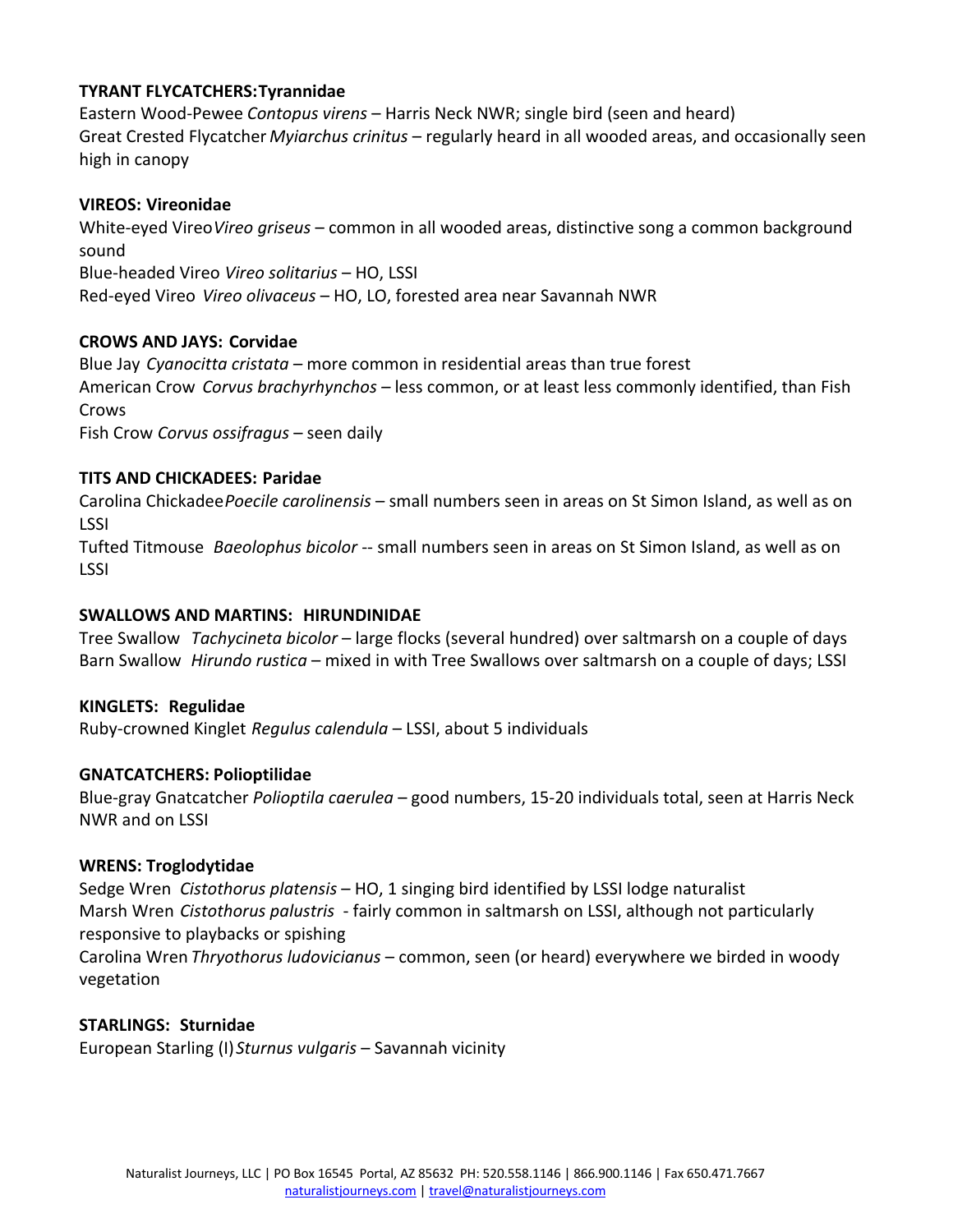#### **MOCKINGBIRDS AND THRASHERS: MIMIDAE**

Gray Catbird *Dumetella carolinensis* – seen in a number of places on LSSI, although several of us were surprised that they weren't more common

Brown Thrasher*Toxostoma rufum* – about 6 seen in residential areas during trip Northern Mockingbird *Mimus polyglottos* – fairly common in both natural and residential areas

#### **THRUSHES:Turdidae**

Eastern Bluebird *Sialia sialis* American Robin *Turdus migratorious* – residential areas, parks in Savannah

#### **OLD WORLD SPARROWS: Passeridae**

House Sparrow (I) *Passer domesticus* – Savannah vicinity

#### **FINCHES: Fringillidae**

House Finch *Haemorhous mexicanus* – at feeders on LSSI

#### **NEW WORLD SPARROWS:Passerellidae**

Seaside Sparrow *Ammospiza maritimus* – at LSSI, using playback from boat; probably very common, but we had hard times getting good looks Savannah Sparrow *Passerculus sandwichensis* 2 individuals seen in scrubby area while walking between truck and blind Swamp Sparrow *Melospiza georgiana* -- 1 individual seen in scrubby area while walking between truck and blind Eastern Towhee*Pipilo erythrophthalmus* – scrubby areas on LSSI

## **NEW WORLD BLACKBIRDS: Icteridae**

Orchard Oriole *Icterus spurius* – several individuals seen in large trees near LSSI Lodge; according to naturalists, these are newly arrived Red-winged Blackbird *Agelaius phoeniceus* – common in all marsh areas Brown-headed Cowbird *Molothrus ater* – abundant at LSSI feeders Common Grackle *Quiscalus quiscula* – less common than Boat-billed Grackles Boat-tailed Grackle *Quiscalus major* — abundant in all wetland/marsh areas

## **NEW WORLD WARBLERS: Parulidae**

Louisiana Waterthrush *Parkesia motacilla* – watched a single individual catch a small fish directly below a viewing blind on LSSI

Black-and-white Warbler *Mniotilta varia* – a couple of individuals seen on LSSI

Common Yellowthroat *Geothlypis trichas* – several individuals heard on LSSI; surprising that there weren't more

Hooded Warbler *Setophaga citrina* – 1 male seen briefly in a small group of migrant warblers on LSSI Northern Parula *Setophaga americana* – by far the most abundant warbler, probably dozens heard/seen almost every day; some of these are local breeders, oters probably heading furher north Palm Warbler *Setophaga palmarum* LO, 3 individuals seen in scrubby areawhile walking between truck and blind

Pine Warbler *Setophaga pinus* – LO; just 1 or 2 heard/seen on LSSI Yellow-rumped Warbler *Setophaga coronate* – common, more so near airport hotel at Savannah than elsewhere